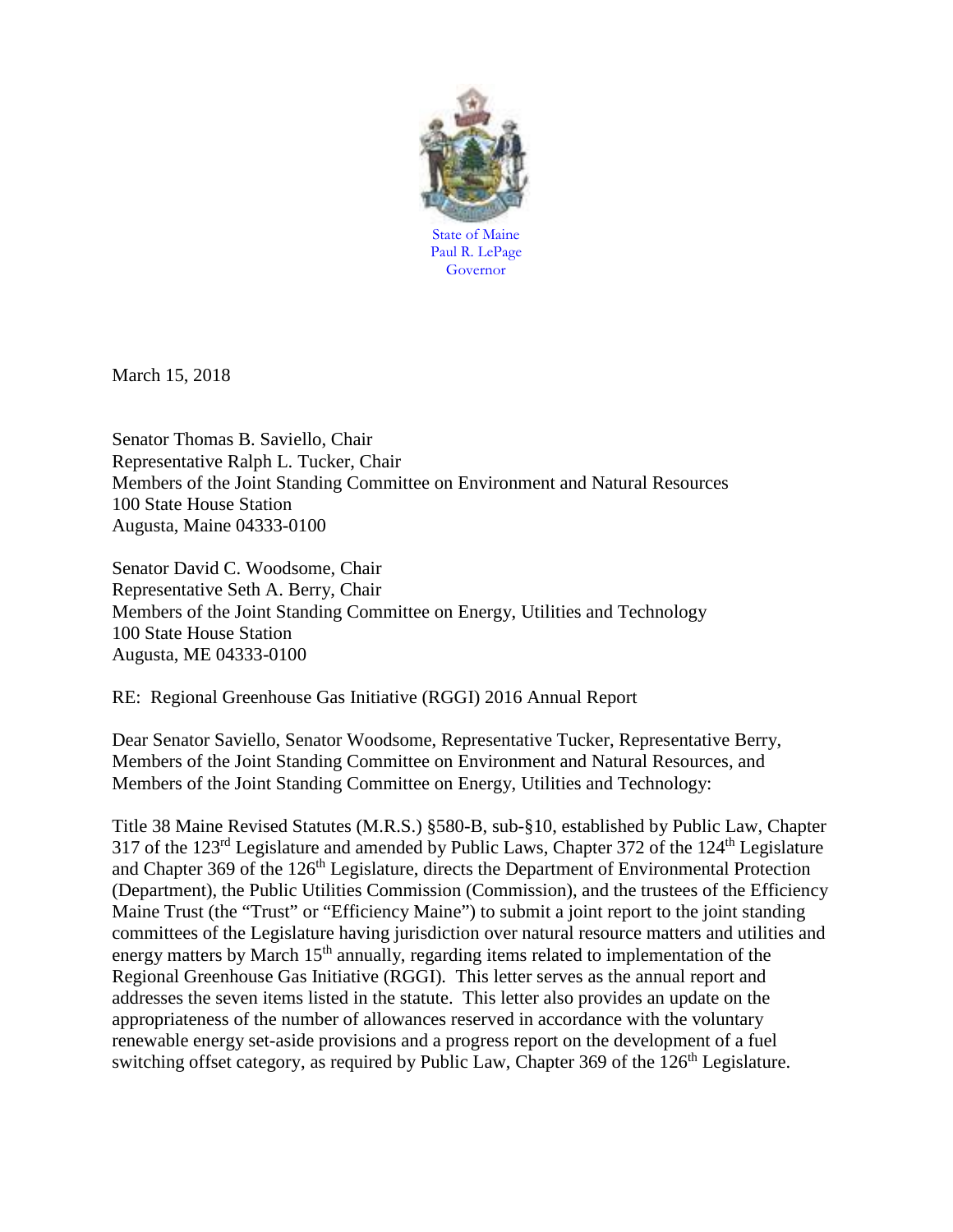#### **A. The reductions of greenhouse gas emissions from carbon dioxide budget units, conservation programs funded by the Regional Greenhouse Gas Trust Fund pursuant to Title 35-A, section 10109, and carbon dioxide emissions offset projects.**

**Reductions of greenhouse gas emissions from carbon dioxide (CO2) budget units.** As a group, CO2 budget units (RGGI units) located in Maine and throughout the RGGI region have experienced significant reductions in  $CO<sub>2</sub>$  emissions from the baseline period (2000 to 2005) both prior to and since the program began with the first auctions in 2008 (see Tables 1 and 2, below). To date,  $CO<sub>2</sub>$  emissions from RGGI units have decreased by over 50% from emission levels measured during the baseline period.

The RGGI program was originally designed to stabilize  $CO<sub>2</sub>$  emissions from  $CO<sub>2</sub>$  budget units in the region for the period from 2009 through 2014. Subsequently, beginning in 2015 and extending to 2018, the annual cap on emissions was to have been reduced by 2.5% per year to achieve a 10% reduction in emissions from baseline levels. Due to the achievement of greater reductions in  $CO<sub>2</sub>$  emissions from RGGI units than originally anticipated, the State of Maine, along with the other RGGI participating states, made program changes to adjust the annual cap downward in 2014 and beyond, to build on these significant emission reduction achievements. For the calendar year 2014, the annual cap for the region was reduced from 165 million allowances to 91 million allowances, representing a 45% reduction in the cap. Maine's share of the adjusted regional annual cap is 3.6%, representing approximately 3.3 million allowances in 2014. The 91 million allowance annual cap was further adjusted to address a surplus of unused allowances remaining in the secondary market following the first and second three-year compliance periods, which closed at the end of 2011 and at the end of 2014, respectively. The cap is being reduced gradually at the rate of 2.5% per year between 2015 and 2020. The RGGI participating states recently completed another program review, which resulted in agreement by the participating states to make further changes to the program, including extending the regional cap reduction from 2020 thru 2030 by 2.5% per year based on the 2014 regional cap.

Table 1, on the following page, shows  $CO<sub>2</sub>$  emissions data from Maine's RGGI units from 2000 thru 2016. Maine's RGGI units consist of the following facilities:

- FPL Energy Wyman, an 850 MW oil-fired power plant owned and operated by NextEra Energy Resources and located on Cousins Island in Yarmouth, Maine. This facility is currently functioning as a peaking unit that operates during times of high electricity demand when called on by ISO-New England.
- Androscoggin Energy, a 164 MW combined cycle natural gas-fired cogeneration power plant owned and operated by Verso Androscoggin LLC and located adjacent to the Verso Androscoggin paper mill in Jay, Maine.
- Bucksport Generation, a 187 MW combined cycle/simple cycle natural gas-fired power plant owned and operated by Bucksport Generation LLC and located at the former Verso Bucksport paper mill in Bucksport, Maine. This facility is currently functioning as a simple cycle peaking unit that operates during times of high electricity demand when called upon by ISO-New England.
- Maine Independence Station, a 550 MW combined cycle natural gas-fired power plant owned and operated by Casco Bay Energy Company LLC and located in Veazie, Maine.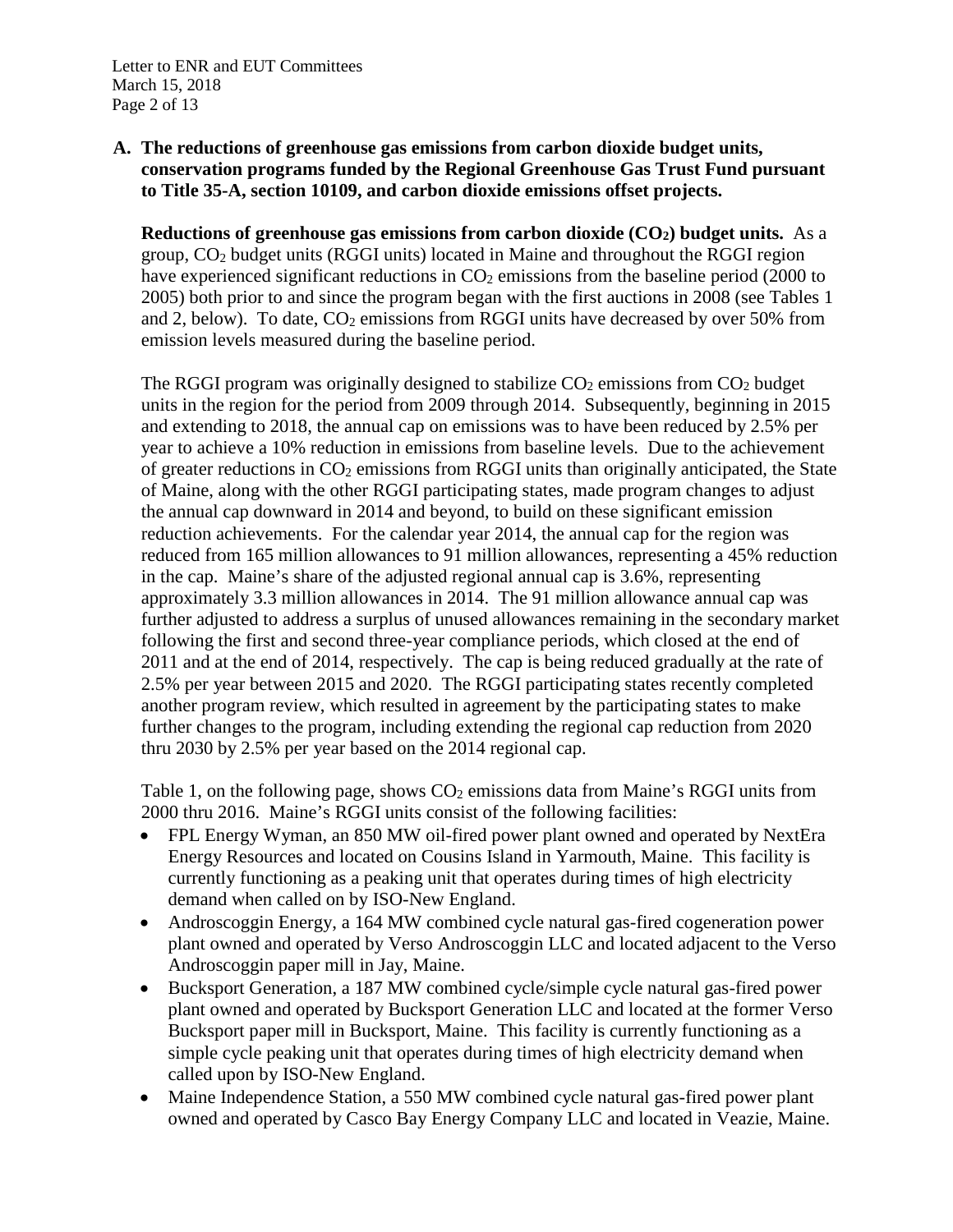Letter to ENR and EUT Committees March 15, 2018 Page 3 of 13

- Westbrook Energy Center, a 565 MW combined cycle gas turbine power plant owned and operated by Calpine Corporation and located in Westbrook, Maine.
- Rumford Power, a 275 MW combined cycle natural gas-fired power plant owned and operated by Emera Energy and located in Rumford, Maine.

Emissions for 2017 are projected to continue on a downward trend; however, 2017 emissions data will not be quality-assured until the second quarter of 2018, so they are not included in Table 1, below.



**Table 1**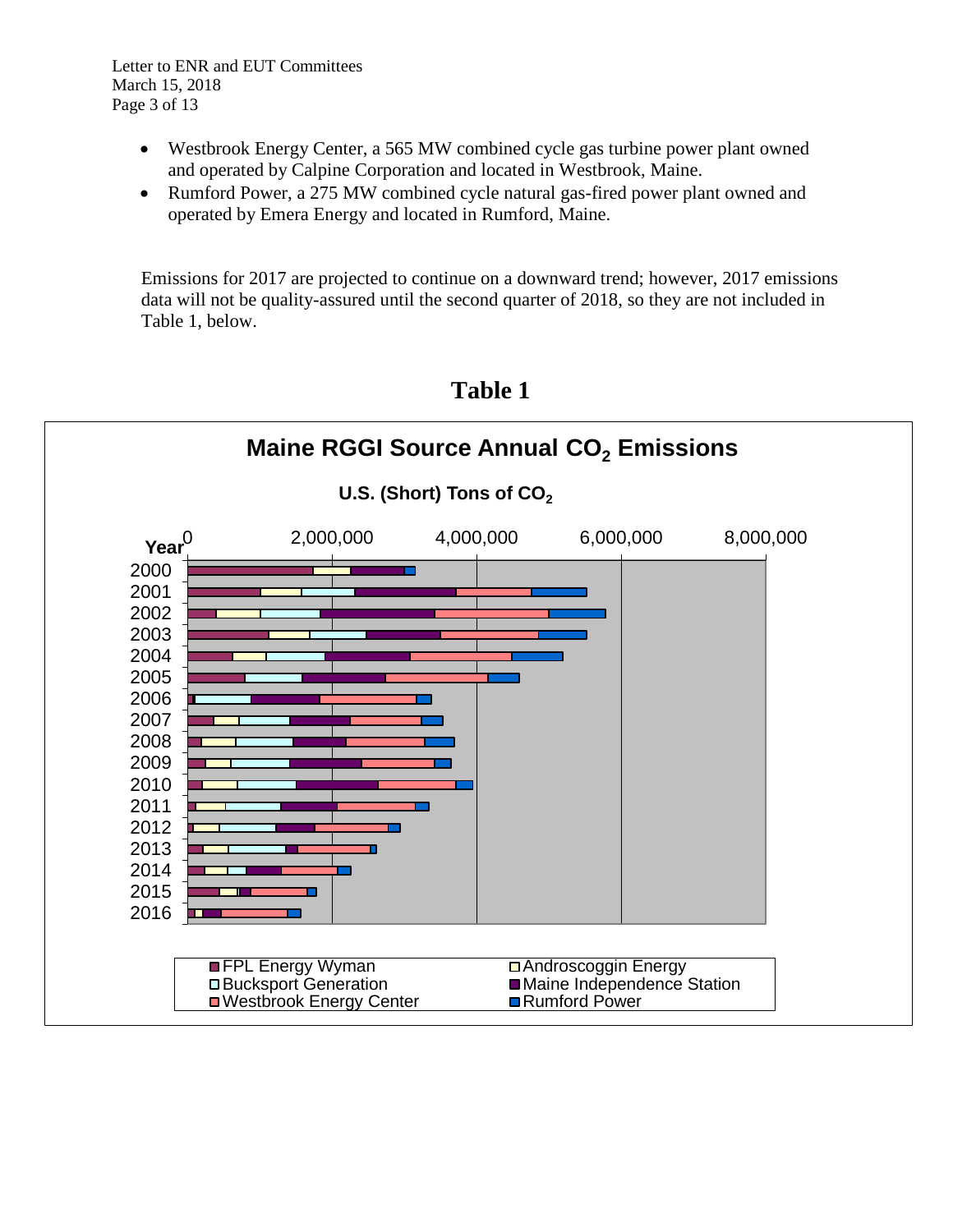| Maine RGGI Source Annual CO <sub>2</sub> Emissions (U.S. Tons) |                     |                        |                                |                                  |                               |                  |                  |  |
|----------------------------------------------------------------|---------------------|------------------------|--------------------------------|----------------------------------|-------------------------------|------------------|------------------|--|
| Year                                                           | FPL Energy<br>Wyman | Androscoggin<br>Energy | <b>Bucksport</b><br>Generation | Maine<br>Independence<br>Station | Westbrook<br>Energy<br>Center | Rumford<br>Power | Annual<br>Totals |  |
| 2000                                                           | 1,731,846           | 519,770                | 0                              | 744,689                          | 0                             | 153,306          | 3,149,611        |  |
| 2001                                                           | 1,010,729           | 565,951                | 731,450                        | 1,402,914                        | 1,042,637                     | 762,634          | 5,516,315        |  |
| 2002                                                           | 397,062             | 608,960                | 829,490                        | 1,582,011                        | 1,580,945                     | 782,900          | 5,781,368        |  |
| 2003                                                           | 1,119,510           | 571,181                | 778,527                        | 1,025,612                        | 1,358,157                     | 661,740          | 5.514727         |  |
| 2004                                                           | 616,030             | 472,481                | 810,749                        | 1,178,901                        | 1,412,282                     | 701,496          | 5,191,939        |  |
| 2005                                                           | 788,209             | 1,019                  | 792,796                        | 1,153,173                        | 1,419,619                     | 432,298          | 4,587,114        |  |
| 2006                                                           | 70,853              | 24,826                 | 780,609                        | 946.041                          | 1,341,636                     | 207,857          | 3,371,822        |  |
| 2007                                                           | 357,638             | 349,532                | 708,412                        | 831,251                          | 991,719                       | 294,645          | 3,533,197        |  |
| 2008                                                           | 185,915             | 481,163                | 796,139                        | 730,736                          | 1,090,087                     | 407,238          | 3,691,278        |  |
| 2009                                                           | 242,371             | 357,730                | 809,077                        | 995,235                          | 1,015,132                     | 223,948          | 3,643,493        |  |
| 2010                                                           | 198,691             | 489,273                | 813,064                        | 1,130,402                        | 1,079,445                     | 232,583          | 3,943,458        |  |
| 2011                                                           | 107,642             | 416,387                | 766,548                        | 778,158                          | 1,081,176                     | 187,549          | 3,337,460        |  |
| 2012                                                           | 77,825              | 357,371                | 787,071                        | 532,676                          | 1,018,917                     | 166,212          | 2,940,072        |  |
| 2013                                                           | 211,641             | 352,862                | 793,406                        | 161,783                          | 1,011,082                     | 81,649           | 2,612,423        |  |
| 2014                                                           | 231,610             | 318,997                | 259,499                        | 485,857                          | 775,593                       | 182,988          | 2,254,544        |  |
| 2015                                                           | 434,966             | 248,856                | 40,780                         | 147,372                          | 778,409                       | 127,963          | 1,778,346        |  |
| 2016                                                           | 93,552              | 114,878                | 6,323                          | 247,610                          | 916,993                       | 183,510          | 1,562,866        |  |

Table 2 shows CO<sub>2</sub> emissions data from all RGGI units in the region, by state, from 2000 thru 2016. Emissions data for 2017 will not be quality-assured until the second quarter of 2018, so they are not included in this Table 2, below.



**Table 2**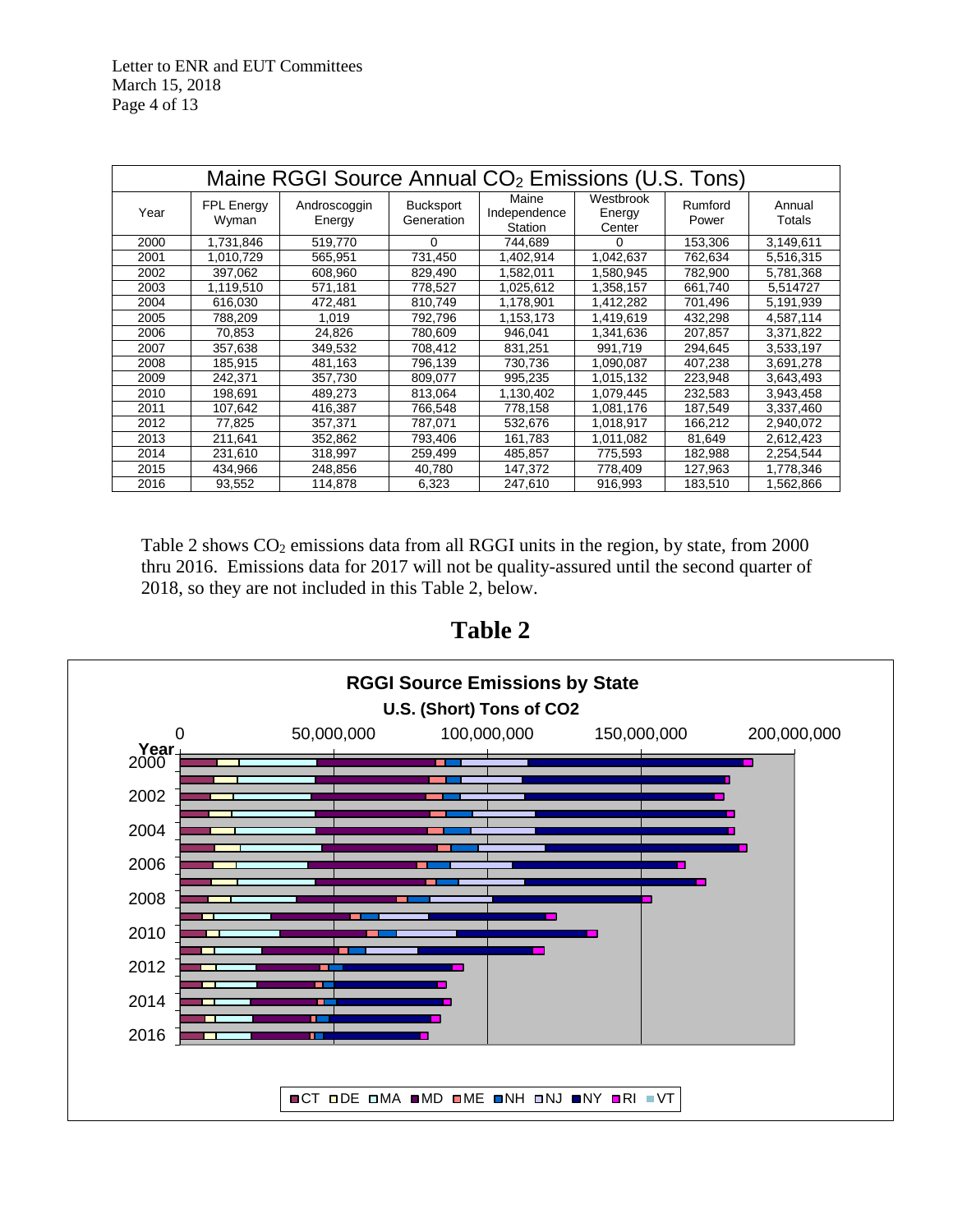| RGGI Source Annual CO <sub>2</sub> Emissions by State (U.S. Tons) |            |           |            |            |           |           |            |              |           |        |                         |
|-------------------------------------------------------------------|------------|-----------|------------|------------|-----------|-----------|------------|--------------|-----------|--------|-------------------------|
| Year                                                              | CT         | DE        | MA         | <b>MD</b>  | ME        | <b>NH</b> | <b>NJ</b>  | <b>NY</b>    | RI        | VT     | ANNUAL<br><b>TOTALS</b> |
| 2000                                                              | 11,977,434 | 7,308,248 | 25,452,680 | 38,446,856 | 3,156,292 | 5,178,731 | 21,954,959 | 69,809,356   | 2,959,594 | 24,914 | 186,269,063             |
| 2001                                                              | 11,005,310 | 7,612,366 | 25,400,430 | 36,980,555 | 5,517,285 | 4,862,445 | 20,177,621 | 65,553,672   | 1,782,110 | 22,015 | 178,913,809             |
| 2002                                                              | 9,842,414  | 7,616,896 | 25,278,273 | 37,084,544 | 5,784,563 | 5,556,992 | 21,145,667 | 61,367,406   | 3,254,015 | 5,171  | 176,935,941             |
| 2003                                                              | 9,273,759  | 7,628,367 | 27,218,204 | 37,064,738 | 5,515,325 | 8,478,382 | 20,543,331 | 62,129,292   | 2,668,990 | 12,094 | 180,532,482             |
| 2004                                                              | 9,989,119  | 7,884,001 | 26,369,630 | 36,281,466 | 5,191,939 | 8,812,538 | 21,133,145 | 62,612,353   | 2,219,100 | 14,779 | 180,508,070             |
| 2005                                                              | 11,323,844 | 8,300,628 | 26,640,945 | 37,263,686 | 4,587,114 | 8,972,027 | 21,937,521 | 62,718,683   | 2,692,228 | 7,781  | 184,444,457             |
| 2006                                                              | 10,761,759 | 7,561,295 | 23,449,199 | 35,233,070 | 3,371,822 | 7,568,884 | 20,224,255 | 53,638,129   | 2,625,422 | 6,337  | 164,440,172             |
| 2007                                                              | 10,052,782 | 8,744,154 | 25,366,733 | 35,700,194 | 3,533,197 | 7,314,954 | 21,515,622 | 55,717,151   | 3,161,200 | 6,112  | 171,112,099             |
| 2008                                                              | 8,988,858  | 7,615,966 | 21,438,041 | 32,383,517 | 3,691,278 | 7,095,147 | 20,601,805 | 48,348,177   | 3,292,517 | 2,559  | 153,457,865             |
| 2009                                                              | 7,322,364  | 3,708,331 | 18,661,076 | 25,572,943 | 3,643,493 | 5,769,881 | 16,359,443 | 37,861,408   | 3,416,783 | 1,965  | 122,317,687             |
| 2010                                                              | 8,527,102  | 4,299,269 | 19,804,384 | 27,958,958 | 3,943,457 | 5,899,447 | 19,681,308 | 42,113,171   | 3,504,392 | 3,756  | 135,735,244             |
| 2011                                                              | 7,018,498  | 4,150,396 | 15,634,872 | 24,699,638 | 3,337,460 | 5,525,369 | 17,117,779 | 37, 137, 382 | 3,946,582 | 6,537  | 118,574,513             |
| 2012                                                              | 6,819,155  | 4,839,522 | 13,218,481 | 20,596,979 | 2,940,072 | 4,642,898 | $\star$    | 35,417,901   | 3,735,785 | 2,319  | 92,213,112              |
| 2013                                                              | 7,224,361  | 4,285,050 | 13,677,273 | 18,683,424 | 2,612,423 | 3,653,195 | $\star$    | 33,607,796   | 2,771,105 | 2,761  | 86,517,388              |
| 2014                                                              | 7,271,363  | 3,881,298 | 11,793,969 | 21,709,133 | 2,254,554 | 4,081,341 | $\star$    | 34,432,956   | 2,767,290 | 2,708  | 88,194,602              |
| 2015                                                              | 8,154,295  | 3,350,072 | 12,280,219 | 18,736,064 | 1,778,346 | 4,326,890 | $\star$    | 32,991,130   | 3,075,646 | 1,216  | 84,693,878              |
| 2016                                                              | 7,681,343  | 4,042,227 | 11,564,113 | 18,898,507 | 1,562,866 | 3,051,846 | $\star$    | 31,194,515   | 2,829,861 | 2,678  | 80,827,956              |

# *\* New Jersey's emissions are not included in Table 2 beyond 2011 since New Jersey ended its participation in RGGI at the end of 2011.*

# **Reductions of greenhouse gas emissions from conservation programs funded by the Regional Greenhouse Gas Initiative Trust Fund.**

The carbon dioxide savings from Efficiency Maine conservation programs funded by RGGI monies to-date is estimated at 1,470,830 annual short tons, from both direct fossil fuel reductions and reduced electricity use. In June 2013, the Maine Legislature passed LD 1559, *An Act to Reduce Energy Costs, Increase Energy Efficiency, Promote Electric System Reliability and Protect the Environment*, also referred to as the Omnibus Energy Bill (Public Law 2013, Chapter 369). The Omnibus Energy Bill authorized the Trust to fund, on a large scale, projects that save heating oil, Maine's most common heating fuel.

In the spring of 2016, the Maine Legislature passed LD 1398, *An Act to Reduce Electric Rates for Maine Businesses* (Public Law 2016, Chapter 498), amending the Efficiency Maine Trust Act to provide new direction on the allocation of RGGI investments. Beginning in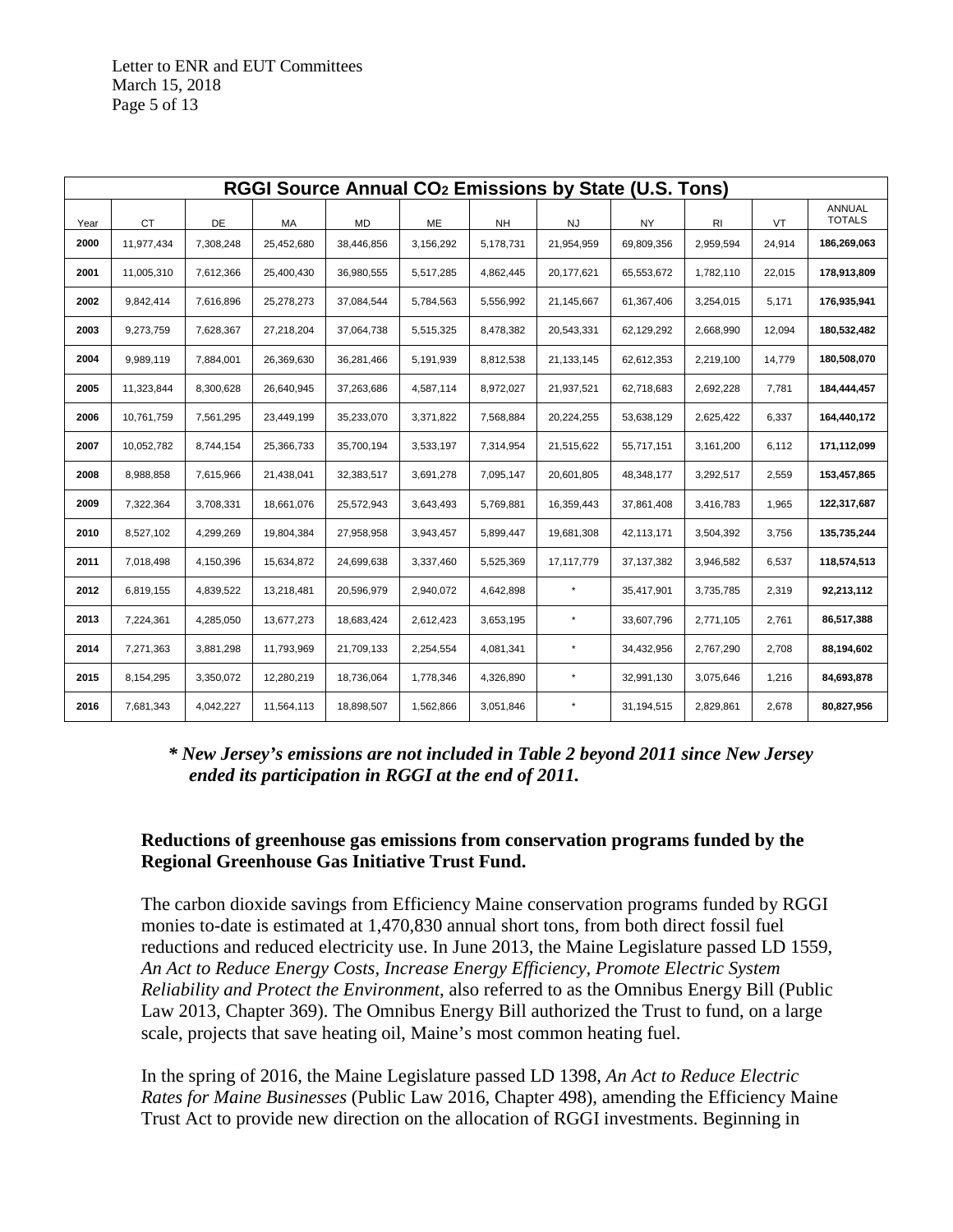Letter to ENR and EUT Committees March 15, 2018 Page 6 of 13

> fiscal year 2017 (FY 2017), the amended law required the Trust to allocate \$3 million annually to the PUC to be disbursed to a select group of energy-intensive manufacturers, known as "affected customers."

In light of declining RGGI revenues over a period of multiple quarters during the past two years, the Maine Legislature instituted further amendments to the statute in the spring of 2017 through LD 1313, *An Act To Establish Energy Policy in Maine* (Public Law 2017, Chapter 282). First, it reduced the \$3 million annual affected customer transfer to \$2.5 million in FY 2018 and \$2.5 million in FY 2019, and added a \$1.0 million payment in FY 2020. Second, it eliminated, for the next three years, the requirement that the Trust split the remaining RGGI revenues evenly between residential and commercial and industrial programs. These changes will be reflected in next year's RGGI Annual Report.

The objectives currently set in Maine statute for the Trust's use of RGGI funds are to support the goals and implementation of the carbon dioxide cap-and-trade program established under Title 38, section 580-B, and to promote measures that reduce electricity consumption, lower energy costs, and increase energy efficiency or reduce greenhouse gas emissions.

# **Reductions of greenhouse gas emissions from offset projects.**

The offset project certification and application process was implemented in June of 2009. Independent third-party verifier status has been approved for private entities in several of the RGGI participating states. Maine has received and approved applications from two entities for providing independent third-party verification services; however, to date Maine has received no applications for RGGI offset projects located within the state. There has only been one project that has completed the application process in the entire RGGI region. It is possible the demand for offset projects and their associated allowances may increase if allowance prices increase to a point where offset projects become more economically competitive.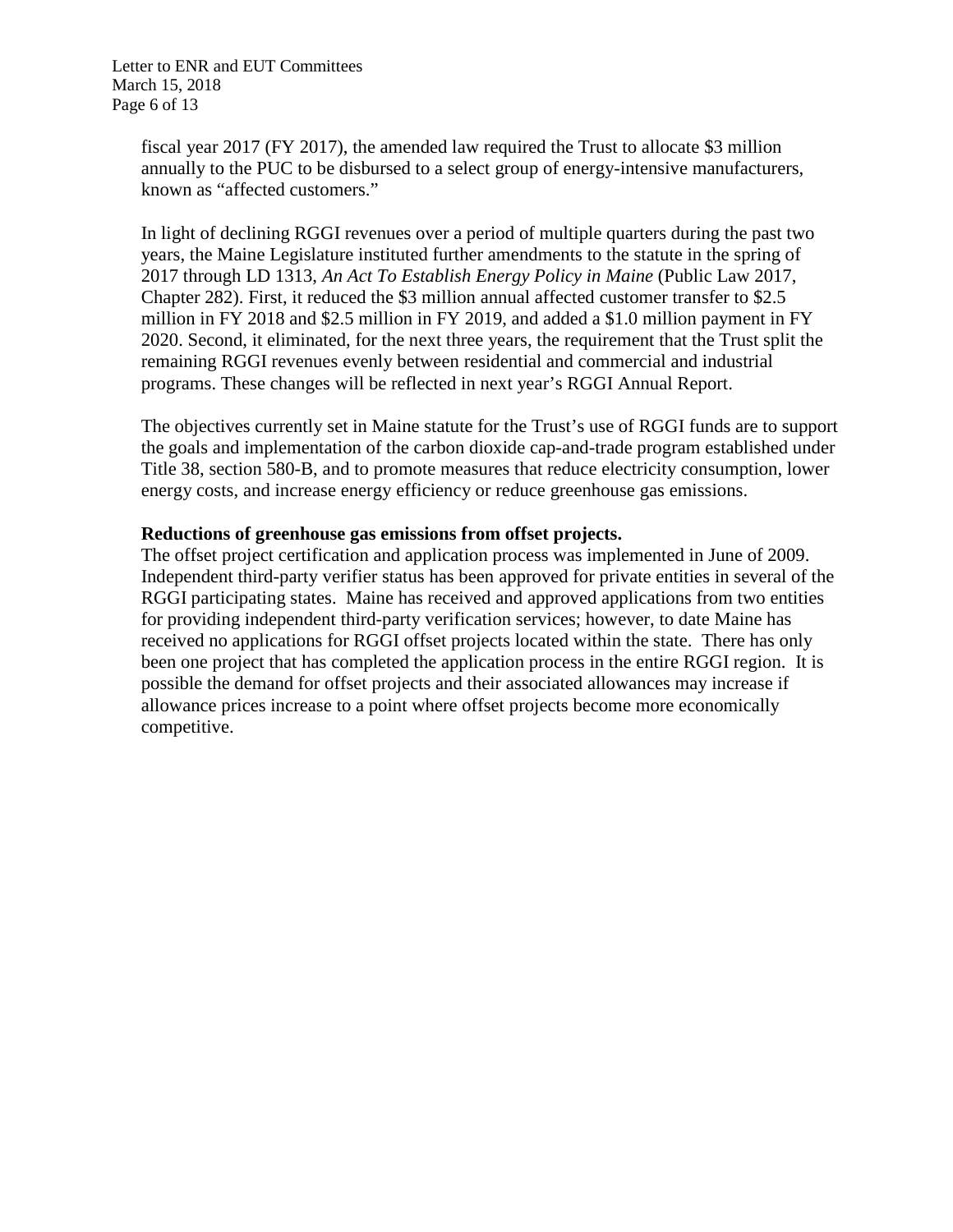#### **B. The improvements in overall carbon dioxide emissions and energy efficiency from sources that emit greenhouse gases including electrical generation and fossil fuel-fired units.**

The yearly totals displayed in Table 3 below show the improvements in  $CO<sub>2</sub>$  emissions from source sectors within Maine that emit greenhouse gases.



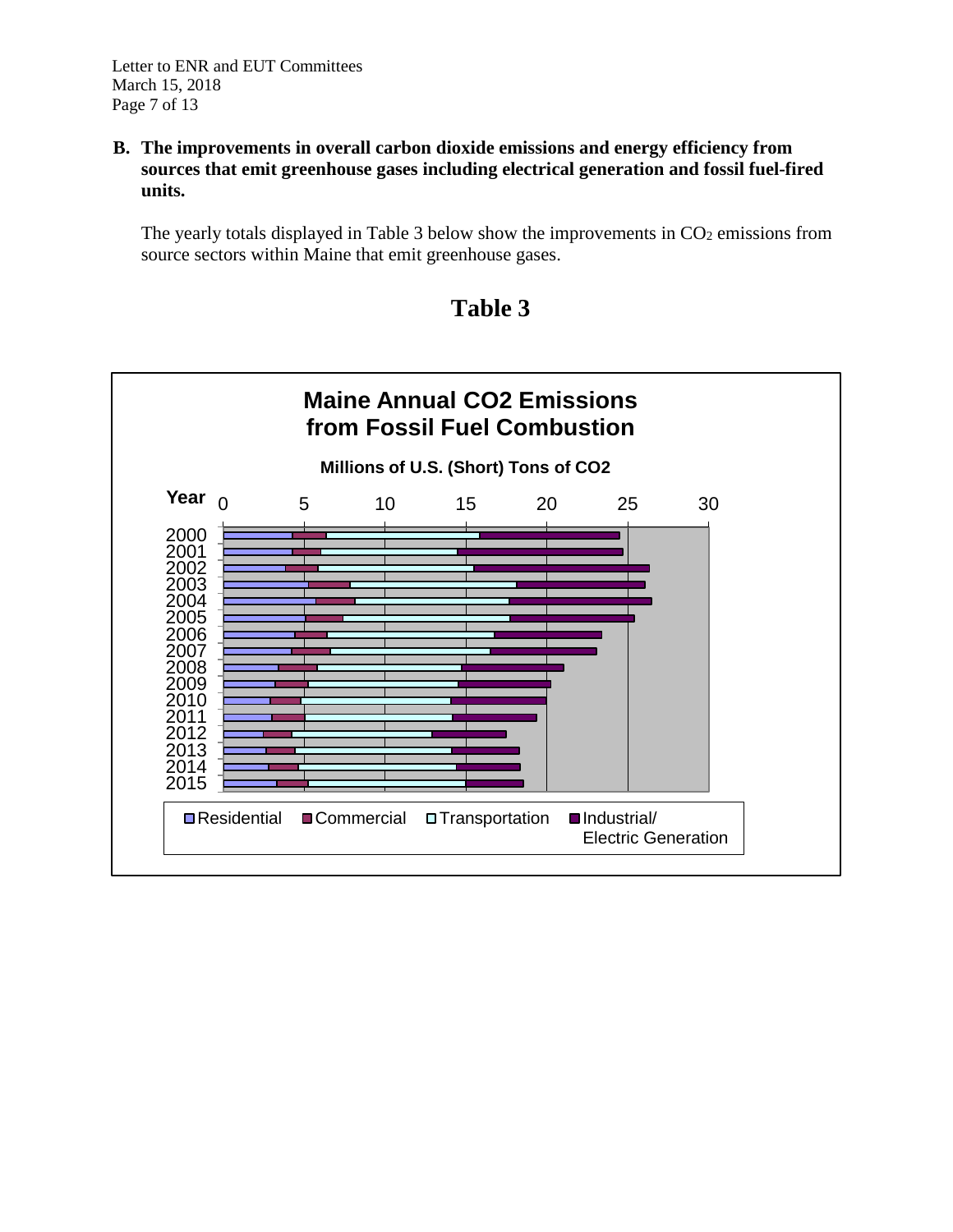| Maine Annual CO <sub>2</sub> Emissions from Fossil Fuel Combustion (In Millions of U.S. Tons) |             |            |                |                                   |       |  |  |  |
|-----------------------------------------------------------------------------------------------|-------------|------------|----------------|-----------------------------------|-------|--|--|--|
| Year                                                                                          | Residential | Commercial | Transportation | Industrial/Electric<br>Generation | Total |  |  |  |
| 2000                                                                                          | 4.30        | 2.08       | 9.47           | 8.63                              | 24.48 |  |  |  |
| 2001                                                                                          | 4.28        | 1.75       | 8.46           | 10.18                             | 24.67 |  |  |  |
| 2002                                                                                          | 3.85        | 2.00       | 9.65           | 10.84                             | 26.34 |  |  |  |
| 2003                                                                                          | 5.27        | 2.55       | 10.33          | 7.92                              | 26.07 |  |  |  |
| 2004                                                                                          | 5.73        | 2.39       | 9.58           | 8.75                              | 26.45 |  |  |  |
| 2005                                                                                          | 5.10        | 2.30       | 10.32          | 7.66                              | 25.38 |  |  |  |
| 2006                                                                                          | 4.43        | 2.00       | 10.34          | 6.62                              | 23.39 |  |  |  |
| 2007                                                                                          | 4.23        | 2.39       | 9.89           | 6.54                              | 23.05 |  |  |  |
| 2008                                                                                          | 3.43        | 2.39       | 8.92           | 6.28                              | 21.02 |  |  |  |
| 2009                                                                                          | 3.23        | 2.00       | 9.29           | 5.72                              | 20.24 |  |  |  |
| 2010                                                                                          | 2.92        | 1.89       | 9.28           | 5.85                              | 19.94 |  |  |  |
| 2011                                                                                          | 2.99        | 2.03       | 9.15           | 5.18                              | 19.35 |  |  |  |
| 2012                                                                                          | 2.48        | 1.74       | 8.71           | 4.55                              | 17.48 |  |  |  |
| 2013                                                                                          | 2.66        | 1.77       | 9.69           | 4.19                              | 18.31 |  |  |  |
| 2014                                                                                          | 2.80        | 1.85       | 9.76           | 3.92                              | 18.33 |  |  |  |
| 2015                                                                                          | 3.32        | 1.93       | 9.72           | 3.56                              | 18.53 |  |  |  |

*Note: Emissions data for calendar years 2016 and 2017 are not yet available.*

#### **C. The maximization of savings through systemic energy improvements statewide.**

The Trust's programs are described in more detail in section E. A review of the Trust's FY 2017 annual report illustrates a strong cost-effective statewide presence made possible through effective marketing and vendor partnerships. This has allowed the Trust to develop a robust, low-cost infrastructure for delivering conservation programs to Maine's energy consumers.

By using RGGI funds to provide technical assistance and financial incentives, the Trust's programs have succeeded in helping Maine's residential, institutional, commercial, and larger industrial energy customers to make investments in their energy infrastructure. Leveraging RGGI funds, these customers have installed such upgrades as insulation, new heating systems, high-efficiency lights, and improved industrial processes that otherwise would not have occurred. Directing RGGI funds to be invested through the Trust's programs is helping Maine's energy consumers make a transition to a higher level of energy efficiency and reduced reliance on fossil fuels, while enjoying lower greenhouse gas emissions and operating costs.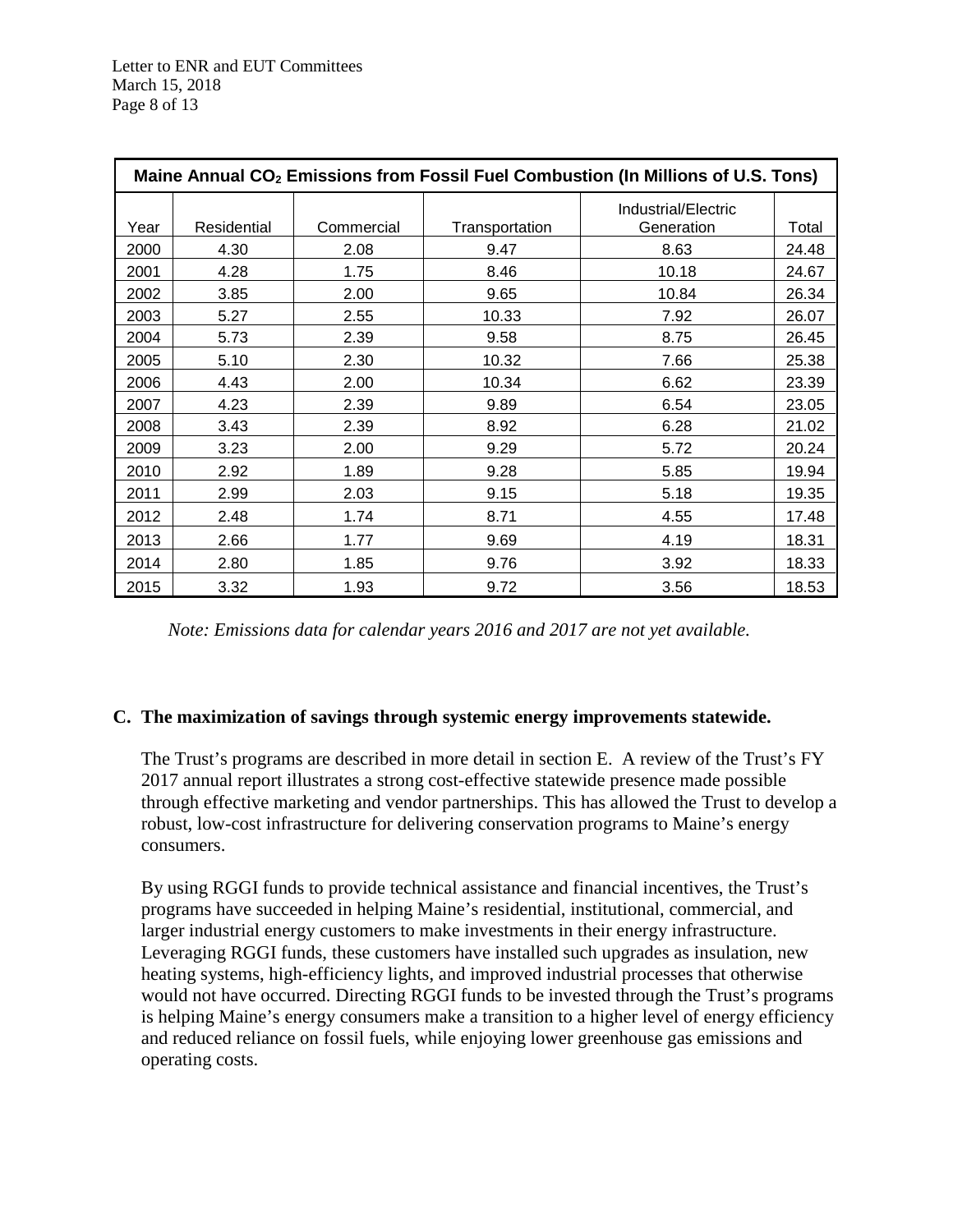Letter to ENR and EUT Committees March 15, 2018 Page 9 of 13

#### **D. Research and support of new carbon dioxide offset allowance categories for development in the State.**

CO2 allowance prices associated with the RGGI program auctions have never exceeded \$7.50 per allowance, with levels generally remaining in the \$2 to \$5 per allowance range. Due to this relatively low cost of allowances, there has not been a demand for offset allowances (or the projects that create them).

Public Law 2013, Chapter 369, section D-8, the Omnibus Energy Bill, directs the Department and the Commission to work together to develop and promote for recognition by the other states participating in RGGI, a modification of the existing end-use energy efficiency offset category to provide incentives for industrial and residential consumers to switch from the use of oil and coal to fuels with lower greenhouse gas emissions. The law also directs the Department and the Commission to report progress on the development of this offset category as part of this annual report. To date, the Department and Commission have conferred and exchanged ideas on how best to move forward with this directive. However, considering the current lack of demand for offset allowances; the fact that many residential, commercial, and industrial customers are switching to natural gas for economic reasons alone; and issues associated with the "maximum market penetration rate" concept, the Department and Commission have determined that expending time and effort on developing this offset project category is not a cost-effective use of resources at this time. The "maximum market penetration rate" concept means that if offset projects within a specific category have already penetrated the market at a rate of 5% or more, offset projects in that category no longer qualify for offset allowances under the program. The Department and Commission will continue to monitor the level of demand for offset allowances, and if things change, will re-evaluate the situation.

**E. Management and cost-effectiveness of the State's energy conservation and carbon reduction programs and efforts funded by the RGGI Trust Fund through Efficiency Maine established pursuant to Title 35-A, section 10109.**

Table 4 shows how the Trust expended RGGI funds, by program, in FY 2017.

| Program                                      |    | <b>FY 2017</b><br><b>Funds</b> |  |  |
|----------------------------------------------|----|--------------------------------|--|--|
| Commercial & Industrial Custom Program       | \$ | 2,937,022                      |  |  |
| Commercial & Industrial Prescriptive Program | \$ | 823,599                        |  |  |
| <b>Commercial New Construction Program</b>   | \$ | 315,190                        |  |  |
| Home Energy Savings Program                  | \$ | 2,449,807                      |  |  |
| Low-Income Initiatives                       | \$ | 414,786                        |  |  |
| Strategic Initiatives                        | \$ | 51,107                         |  |  |
| Administration                               | \$ | 597,563                        |  |  |
| Inter-Agency Transfers                       | \$ | 3,036,796                      |  |  |
| RGGI Inc. Payment                            | S  | 80,605                         |  |  |
| Total                                        | S  | 10,706,476                     |  |  |

**Table 4: FY 2017 RGGI Funding**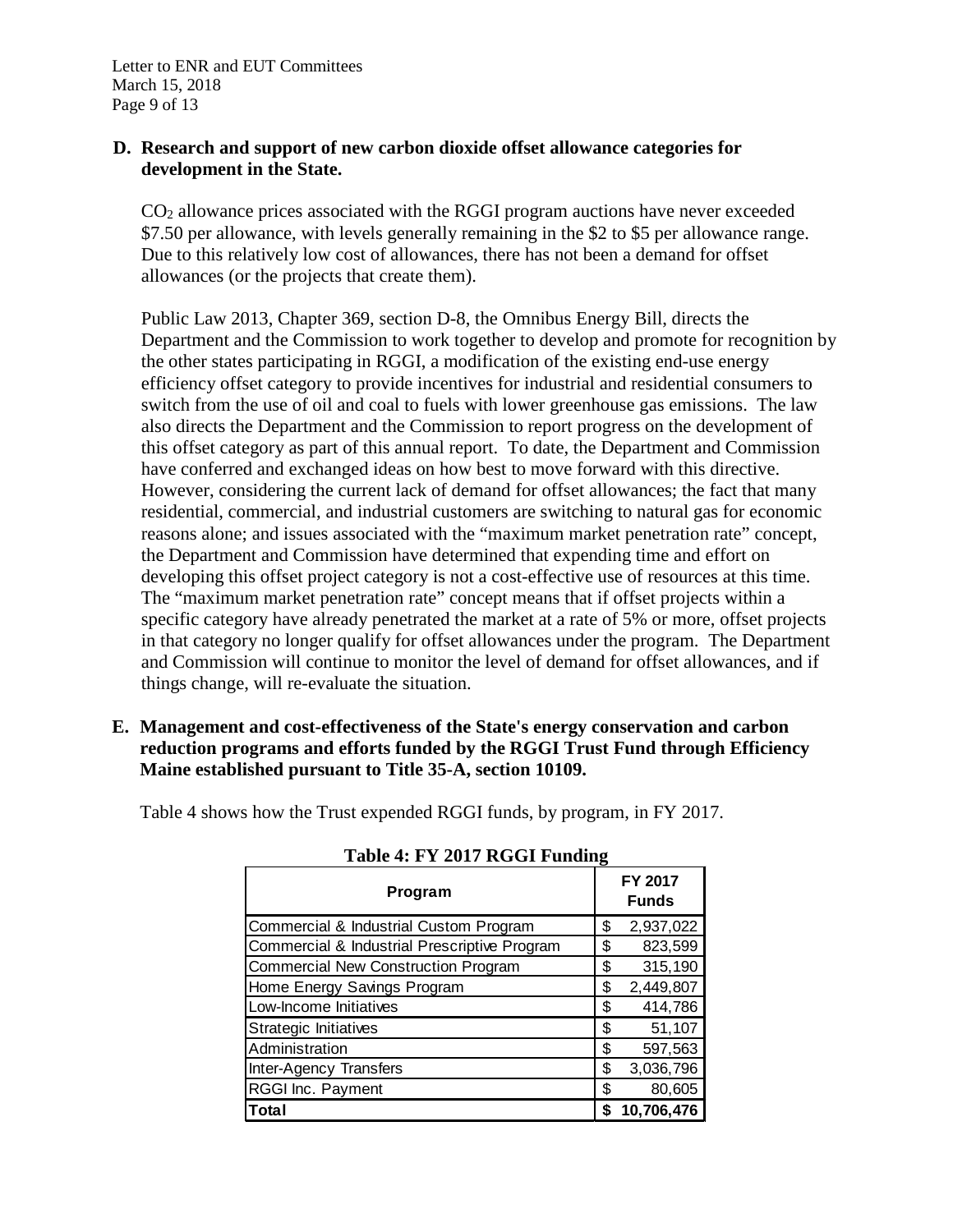Note: RGGI Auction proceeds actually received in FY2017 totaled \$8.3 million. Commercial & Industrial Custom Program funds discussed in this report reflect energy upgrade installations that were completed in FY 2017. Some RGGI funds were allocated in FY 2016 to projects which were completed in this year, and some projects funded in FY 2017 will be completed in future years. The spending and savings associated with those projects will be reflected in the RGGI annual report for the year in which the project is completed.

Table 5 shows savings of electricity (kWh), heating and process fuels (MMBtu), and greenhouse gases (GHG) attributable to the expenditure of RGGI funds.

| Program                                      |    | FY 2017<br><b>Funds</b> | <b>Annual kWh</b><br><b>Savings</b> | Annual<br><b>MMBtu</b><br><b>Savings</b> | <b>Annual GHG</b><br><b>Savings</b><br>(Tons $CO2$ ) |  |
|----------------------------------------------|----|-------------------------|-------------------------------------|------------------------------------------|------------------------------------------------------|--|
| Commercial & Industrial Custom Program       | \$ | 2,937,022               |                                     | 251,871                                  | 20,280                                               |  |
| Commercial & Industrial Prescriptive Program | \$ | 823,599                 |                                     | 33,011                                   | 2,658                                                |  |
| Commercial New Construction Program          | \$ | 315,190                 | 517,496                             | 1,317                                    | 372                                                  |  |
| Home Energy Savings Program                  | \$ | 2,449,807               |                                     | 62,960                                   | 5,069                                                |  |
| Low-Income Initiatives                       | \$ | 414,786                 |                                     | 8,264                                    | 665                                                  |  |
| Strategic Initiatives                        | S  | 51,107                  |                                     |                                          |                                                      |  |
| Administration                               | \$ | 597,563                 |                                     |                                          |                                                      |  |
| Inter-Agency Transfers                       | \$ | 3,036,796               |                                     |                                          |                                                      |  |
| RGGI Inc. Payment                            | \$ | 80,605                  |                                     |                                          |                                                      |  |
| <b>Total</b>                                 | S  | 10.706.476              | 517,496                             | 357.423                                  | 29,044                                               |  |

**Table 5: Results Attributable to RGGI Funds**

# *Commercial & Industrial Custom Program*

The Trust's Commercial & Industrial Custom Program incentivizes tailored energy projects that require unique engineering analyses and/or projects with energy conservation measures that are not covered by Efficiency Maine's prescriptive incentive program. The Custom Program is designed to overcome the barriers that confront Maine's larger businesses and institutions when making investments in complex energy efficiency and distributed generation projects. These projects represent important facility improvements that keep operating costs down for Maine's largest energy users.

The Trust completed 39 custom projects in FY 2017, five of which were fully or partially funded using \$2,937,022 in RGGI funds. This investment comprised approximately 42% of the program's overall commitments, and accounts for an estimated 251,871 MMBtu of fossil fuel savings annually.

# *Commercial and Industrial Prescriptive Program*

The Trust's Commercial & Industrial Prescriptive Program (CIP) offers fixed-price financial incentives for a predefined list of widely available "off-the-shelf" efficiency measures. Typical measures promoted through this program include high efficiency lighting fixtures and heating systems; and sector-specific solutions, such as commercial kitchen appliances and agricultural equipment. These measures have practical applications across the state in commercial, industrial, nonprofit, government, and institutional settings. The menu of fixed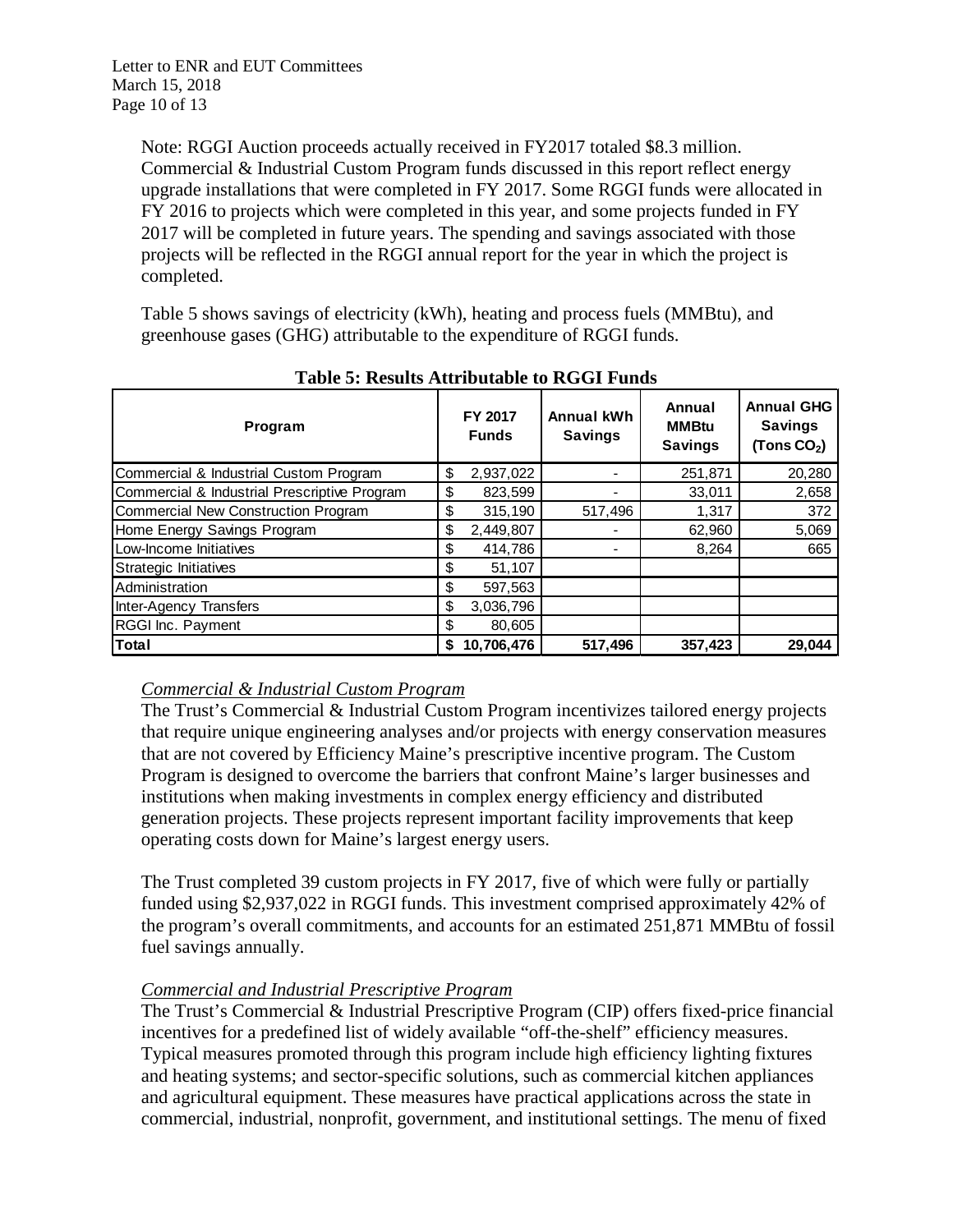incentives is used to overcome the barrier represented by the incremental cost of high efficiency equipment. The program encourages businesses to install more energy-efficient models than they would have otherwise.

In FY 2017, CIP invested \$823,599 of RGGI funds, comprising approximately 11% of the program's overall expenditures. The efficiency projects made possible by these RGGI funds will save an estimated 33,011 MMBtu annually in avoided energy consumption associated with heating oil and other fuels.

#### *Commercial New Construction Program*

The Commercial New Construction Program provides a pathway for achieving significant energy savings in new construction or major renovation projects in commercial buildings. In FY 2017, the program continued use of the Maine Advanced Buildings Program (MAB) framework, based on national standards developed by the New Buildings Institute. MAB offers education and financial incentives to promote and encourage a whole-building integrated design approach, resulting in projects that exceed baseline code requirements for energy efficiency. The program provides an alternative to the often-used "design-build" approach. Incentives in FY 2017 targeted comprehensive energy-efficient design and savings rather than individual efficiency measures.

The program completed six high-performance building projects in FY 2017, several of which were supplemented with RGGI funding. Overall, the program invested \$315,190 in RGGI funds, representing approximately 57% of the program's total expenditures. This investment will save an estimated 517,496 kWh and 1,317 MMBtu annually.

# *Home Energy Savings Program*

The Home Energy Savings Program (HESP) drives market-based home weatherization and high efficiency heating system installations by offering rebates and loans, providing customer education, and developing a vendor network. HESP encourages energy efficiency upgrades in single-family homes and multifamily homes with up to four units. Program activity in FY 2017 fell into one of three categories of measures: supplemental heating systems, central heating systems, and building envelope improvements.

RGGI funds were used to pay for \$2,449,807 of HESP program costs in FY 2017, accounting for approximately 33% of the program's total expenditures. Efficiency projects made possible by RGGI funds will save an estimated 62,960 MMBtu annually in avoided energy consumption associated with heating oil and other fuels.

# *Low-Income Initiatives*

The Trust implements several initiatives that target low-income households. Each initiative has its own approach to providing energy assistance, and each may be subject to different limitations based on its sources of funding. The resulting blend of approaches is designed to overcome obstacles to cost-effective energy efficiency improvements for low-income Mainers.

The Trust's market-based weatherization and ductless heat pump (DHP) incentive program leveraged RGGI funds for the benefit of low-income customers in FY 2017. This initiative,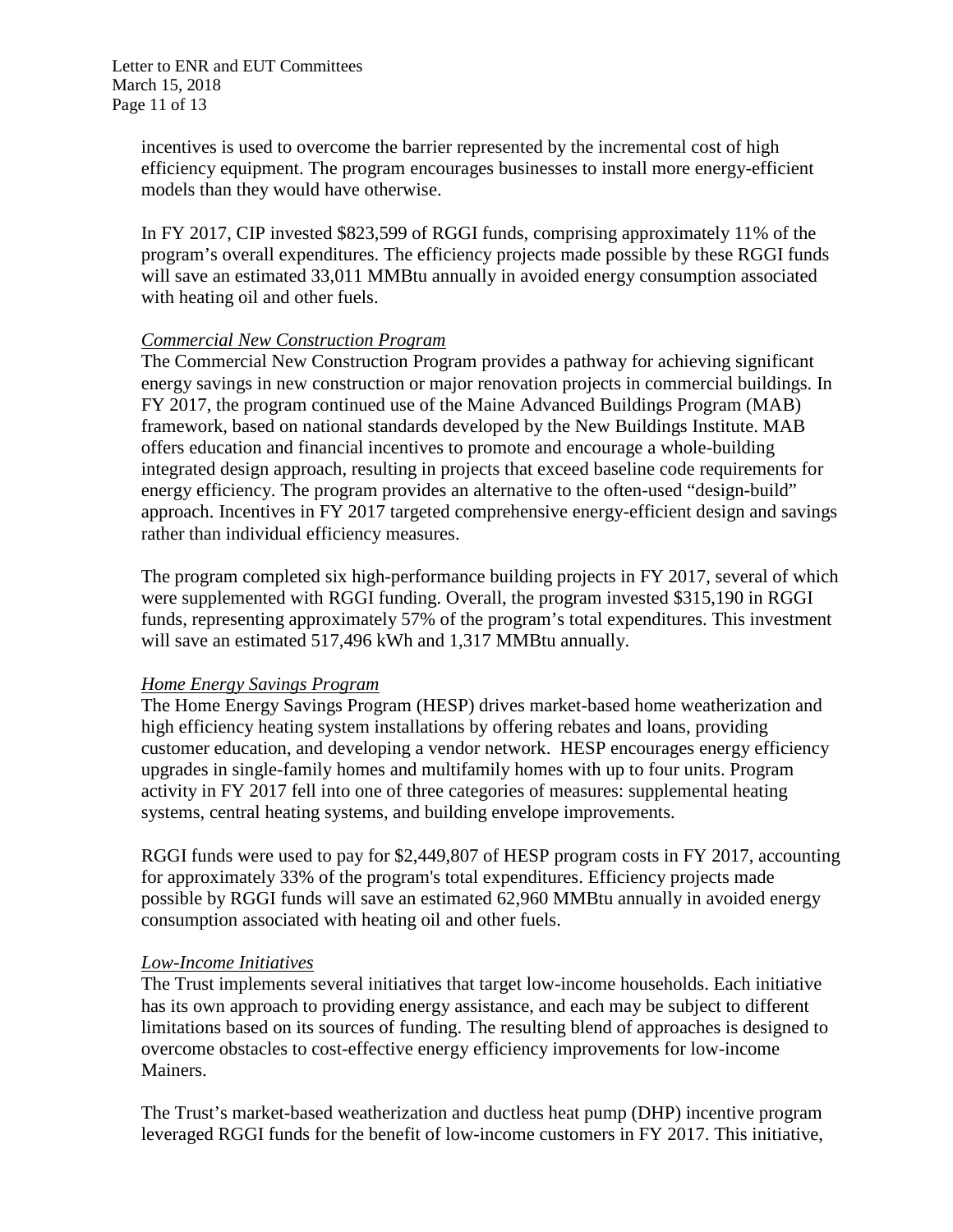Letter to ENR and EUT Committees March 15, 2018 Page 12 of 13

> referred to in FY 2017 as the Low Income Home Energy Savings Program, provided enhanced rebates, as well as financing, to qualifying low-income residents. Using \$414,786 in RGGI funds, the Trust was able to incentivize 669 thermal home energy efficiency upgrades through this channel. These projects will help low-income Mainers save an estimated 8,264 MMBtu annually in avoided energy consumption associated with heating oil and other fuels.

### **F. The extent to which funds from the Regional Greenhouse Gas Initiative Trust Fund established pursuant to Title 35-A, section 10109 serve customers from all classes of the State's transmission and distribution utilities.**

Funding from the Trust was used to provide programs for residential (including low-income), commercial and industrial customer classes, including transmission and sub-transmission customers, as set forth in previous sections of this report.

#### **G. The revenues and expenditures of the Regional Greenhouse Gas Initiative Trust Fund, established pursuant to Title 35-A, section 10109.**

Revenues from the sale of Maine's allowances under RGGI have totaled \$91.9 million as of the end of calendar year 2017 (\$5.6 million in 2008, \$9.6 million in 2009, \$8.3 million in 2010, \$5.2 million in 2011, \$5.5 million in 2012, \$14.1 million in 2013, \$11.4 million in 2014, \$15 million in 2015, \$8.9 million in 2016, and \$8.3 million in 2017). Expenditures of the Regional Greenhouse Gas Initiative Trust Fund are described in section E of this report.

# **Voluntary Renewable Energy Set-aside**

The number of allowances withheld from auction for use in the Voluntary Renewable Energy set-aside program are sufficient to adequately cover the number of claims, therefore the Department recommends maintaining the amount of the set-aside at the current level of 2% of Maine's annual CO<sub>2</sub> allowance budget.